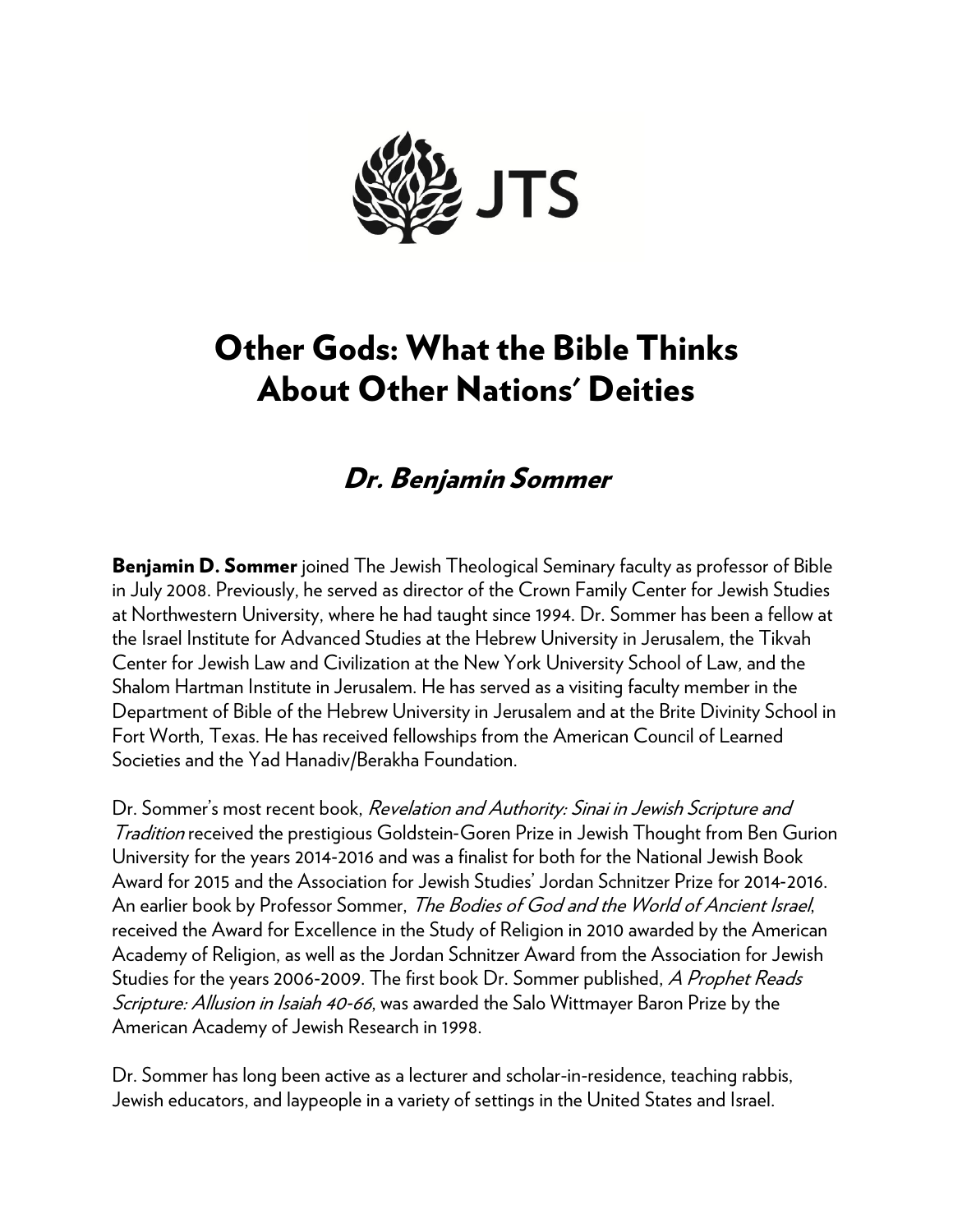# Other Gods: What the Bible Thinks About Other Nations' Deities

## Dr. Benjamin Sommer

*The English is in the New Jewish Publication Society translation.*

א. **[בראשית ו׳:ב׳](https://www.sefaria.org/Genesis.6.2) [6:2 Genesis](https://www.sefaria.org/Genesis.6.2)** 1.

(ב) וַיִּרְאָוּ בְנֵי־הָאֱלֹקִיםׂ אֶת־בְּנִוֹת הָאַדָם כֵּי טֹבֹת הֵנּה וַיִּקְחָוּ לִהֶם נַשִּׁים מִכָּל אֲשֶׁר בָּחָֽ רוּ׃

them.—

(1) A psalm of David. Ascribe to the LORD, O divine beings, ascribe to the LORD glory and strength.

(2) the divine beings saw how beautiful the daughters of men were and took wives from among those that pleased

(8) There is none like You among the gods, O Lord, and there are no deeds like Yours.

(7) For who in the skies can equal the LORD, can compare with the LORD among the divine beings,

(6) One day the divine beings presented themselves before the LORD, and the Adversary came along with them.

(16) We cried to the LORD and He heard our plea, and He sent a messenger who freed us from Egypt. Now we are in Kadesh, the town on the border of your territory.

# ב. **[תהילים כ״ט:א׳](https://www.sefaria.org/Psalms.29.1) [29:1 Psalms](https://www.sefaria.org/Psalms.29.1)** 2.

(א) מִזְמוֹר לְדָֿוֶד הָבְוּ לֵה' בְּנֵֵי אֱלֵים הָבְוּ לֵה' כּבִוֹד ועָׂז:

ג. **[תהילים פ״ו:ח׳](https://www.sefaria.org/Psalms.86.8) [86:8 Psalms](https://www.sefaria.org/Psalms.86.8)** 3. (ח) אֵין־כָּמְוֹדְ בָאֱלֹקִים | אדושם וְאֵין

כֵּמַעֲשֵׂיךָ:

- ד. **[תהילים פ״ט:ז׳](https://www.sefaria.org/Psalms.89.7) [89:7 Psalms](https://www.sefaria.org/Psalms.89.7)** 4. (ז) כִּי מֵי בַשַּׁחַק יַעֲרֹךְ לַה' יִדְמֵה לַה' בִּבְנֵי) :אלים
- ה. **[איוב א׳:ו׳](https://www.sefaria.org/Job.1.6) [1:6 Job](https://www.sefaria.org/Job.1.6)** 5. (ו) וַיְהֵי הַיּּׂוֹם וַיַּבֹּאוּּ בְּנֵי הָאֱלֹקִים לְהָתְיַצֵּב

עַל־ה' וַיָּב֥ וֹא גַֽם־הַשָּׂ טָ ֖ן בְּ תוֹכָֽם׃

ו. **[במדבר כ׳:ט״ז](https://www.sefaria.org/Numbers.20.16) [20:16 Numbers](https://www.sefaria.org/Numbers.20.16)** 6.

(טז) וַנִּצְעַק אֶל־ה' וַיִּשְׁמַע קֹלֵנוּ וַיִּשְׁלַח מַלְאָד וַיֹּצְאֵנוּ מִמְּצְרֵיִם וְהִנֵּה<sup>י</sup> אֲנַחָנוּ בְקַדֵּשׁ עֵיר קְצֵה גְבוּלֵךָ: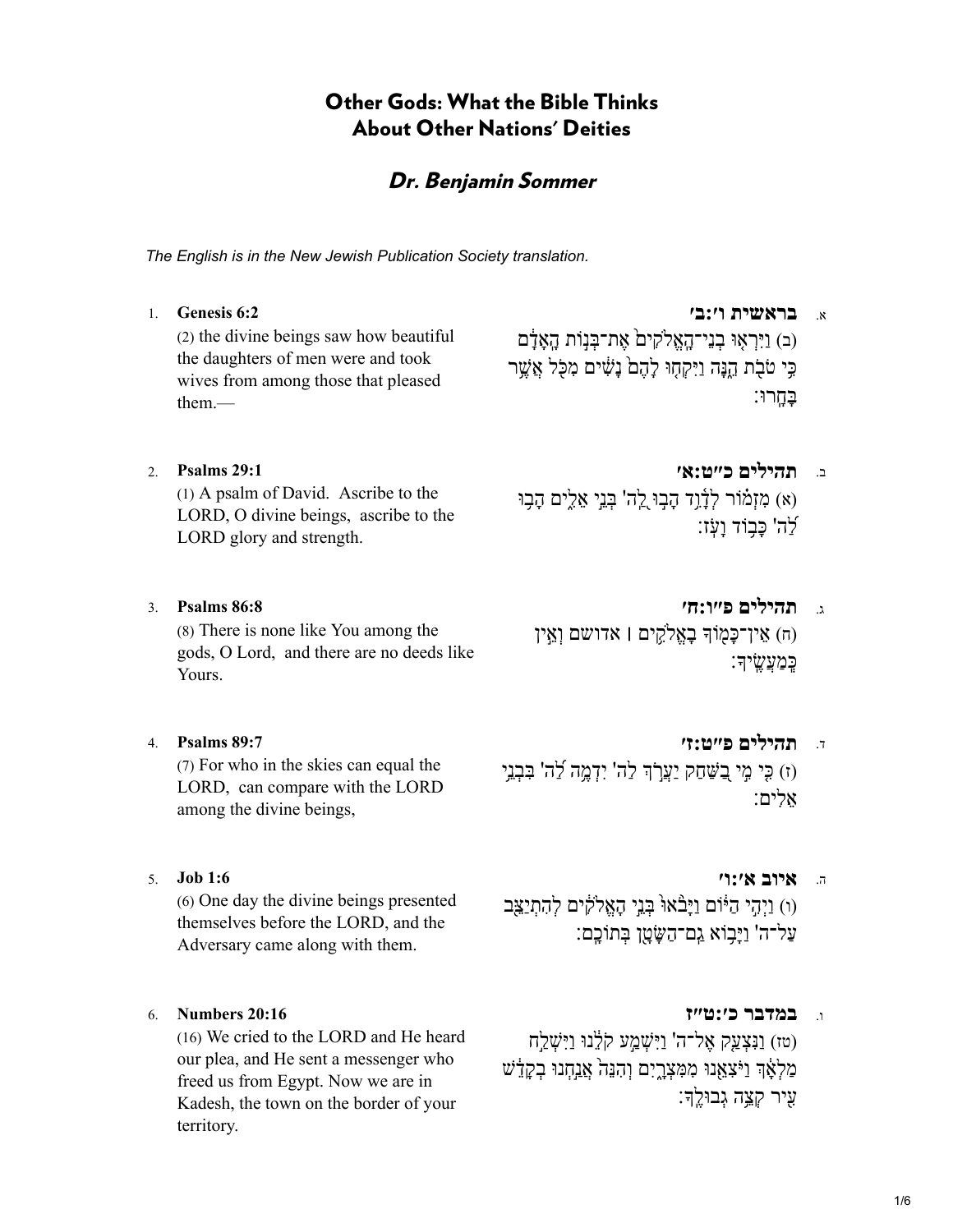(16) But when the angel extended his hand against Jerusalem to destroy it, the LORD renounced further punishment and said to the angel who was destroying the people, "Enough! Stay your hand!" The angel of the LORD was then by the threshing floor of Araunah the Jebusite.

(18) "I am a prophet, too," said the other, "and an angel said to me by command of the LORD: Bring him back with you to your house, that he may eat bread and drink water." He was lying to him.

(11) And in fact, they reported to the angel of the LORD who was standing among the myrtles, "We have roamed the earth, and have found all the earth dwelling in tranquility." (12) Thereupon the angel of the LORD exclaimed, "O LORD of Hosts! How long will You withhold pardon from Jerusalem and the towns of Judah, which You placed under a curse seventy years ago?"

(49) He inflicted His burning anger upon them, wrath, indignation, trouble, a band of deadly messengers.

(23) If he has a representative, One advocate against a thousand To declare the man's uprightness,

(1) God spoke all these words, saying: (2) I the LORD am your God who brought

### ז. **[שמואל ב כ״ד:ט״ז](https://www.sefaria.org/II_Samuel.24.16) [24:16 Samuel II](https://www.sefaria.org/II_Samuel.24.16)** 7.

(טז) וַיִּשְׁלַח יָדוֹ הַמַּלְאָךְ וּ יִרְוּשָׁלַם לְשַׁחֲתָהֹ וַיִּנַּחֶם ה' אֱל־הָרַעָּׂה וַֿיּאמֶר לַמַּלְאָّדְ הַמַּשְׁחֵית בּעם רַב עַתָּה הָרֵף יִדֶדְ וּמַלְאַדְ ה' הַיָּה עִם־גֹּרֵן האורנה [הָאֲרֵוְנַה] הַיְבֻסִֽ י׃ (ס)

### ח. **[מלכים א י״ג:י״ח](https://www.sefaria.org/I_Kings.13.18) [13:18 Kings I](https://www.sefaria.org/I_Kings.13.18)** 8.

וֹיח) וַיִּאמֶר לוֹ גַּם־אֲנֵי נִבִיאׂ כּמוֹדְ וּמַלְאָ*֫*דְ דִּבֵּר אֵלִ<sup>וּ</sup> בִּדְבָּר ה' לֵאמֹר הַשָּׁבֵהוּ אִתְּדְּ ָ אֱל־בֵּיתֵ֫דְּ וְיִאָכָל לֶחֱם וְיֵשֶׁתְּ מִיָּם כָּחֲשׁ לוֹ:

### ט. **[זכריה א׳:י״א-י״ב](https://www.sefaria.org/Zechariah.1.11-12) [1:11-12 Zechariah](https://www.sefaria.org/Zechariah.1.11-12)** 9.

(יא) וַ יַּעֲנוֹ אֶת־מַלְאֵדְ ה' הֻעֹמֵד<sup>י</sup> בֵּין הַהֲדַסִּים וַיֹּאמְרִוּ הֵתְהַלֵּכְנוּ בַאָרֶץ וְהֶנֵּה כָל־הָאָרֶץ יֹּשֱבֶת וְשֹׁקִטֶת: (יב) וַיִּעֲן מַלְאַדִּ־ה' וַיֹּאמַרֹ ה' צְבֹאוֹת עַד־מֹתַי אַתּה ְלֹא־תְרַחֱם אֶת־יִרוּשָׁלֵם וְאֶת עֲרֵי יְהוּדֵה אֲשֶׁר זִעֲמָתּה זֶה שָׁבְעֵים שַׁנָה:

י. **[תהילים ע״ח:מ״ט](https://www.sefaria.org/Psalms.78.49) [78:49 Psalms](https://www.sefaria.org/Psalms.78.49)** 10. (מט) יְשַׁלַח־בָּ**ֿם | חֲרוֹן אַפּֿוֹ עֶבְרֶה וָזַעַם** וְ נַאֲרָה *מִ*שְׁלַחַת מַלְאֲכֵי רָעִים:

# יא. **[איוב ל״ג:כ״ג](https://www.sefaria.org/Job.33.23) [33:23 Job](https://www.sefaria.org/Job.33.23)** 11.

(כג) אָם־יֵישׁ עֲלָיו | מַלְאָ֫ךְ מֶלְיץ אֶחֱד מִנִּי־אָלֶף לְהָגִּיד לְאָדָם יִשְׁרָוֹ:

### יב. **[שמות כ׳:א׳-ו׳](https://www.sefaria.org/Exodus.20.1-6) [20:1-6 Exodus](https://www.sefaria.org/Exodus.20.1-6)** 12.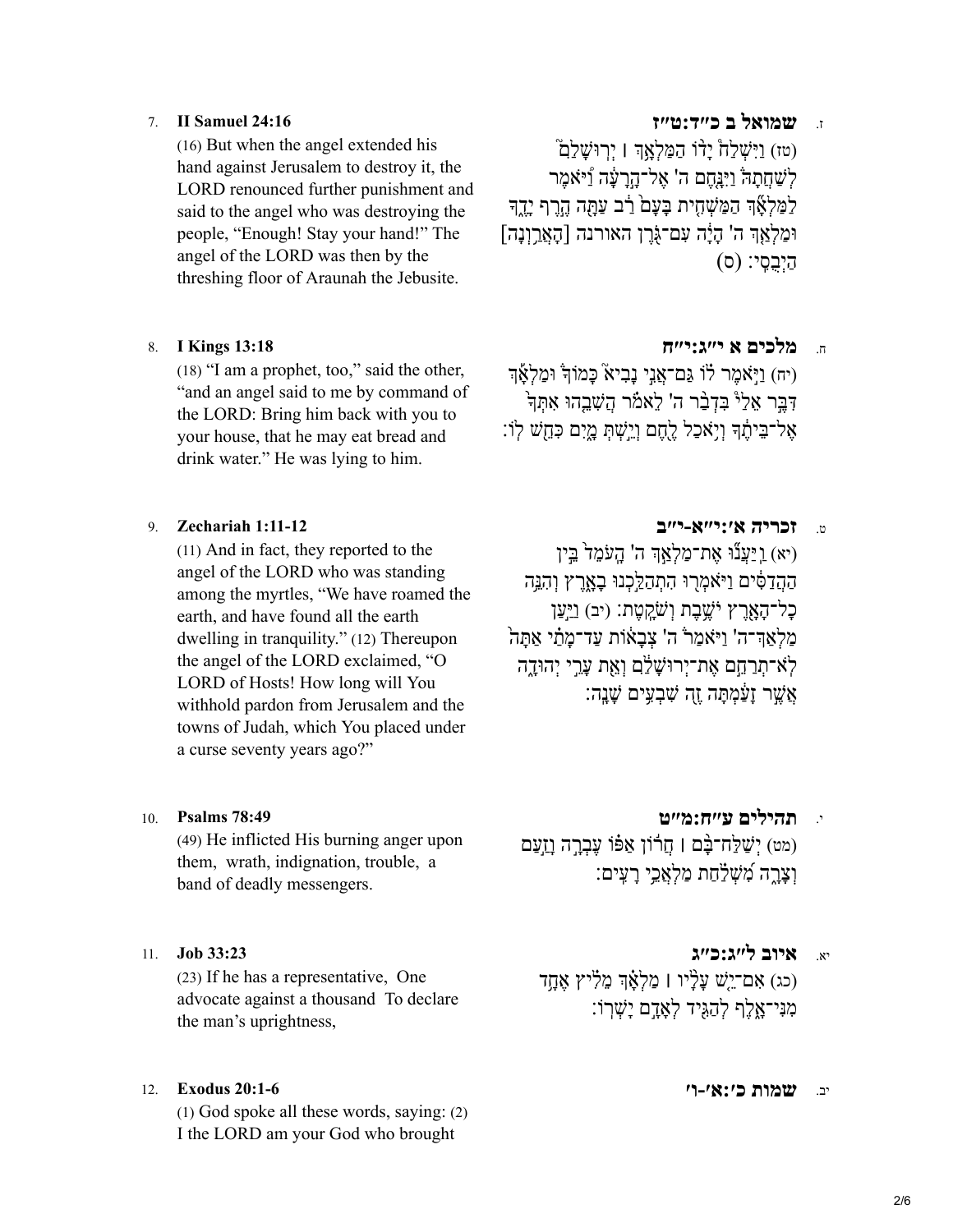you out of the land of Egypt, the house of bondage: (3) You shall have no other gods besides Me. (4) You shall not make for yourself a sculptured image, or any likeness of what is in the heavens above, or on the earth below, or in the waters under the earth. (5) You shall not bow down to them or serve them. For I the LORD your God am an impassioned God, visiting the guilt of the parents upon the children, upon the third and upon the fourth generations of those who reject Me, (6) but showing kindness to the thousandth generation of those who love Me and keep My commandments.

(4) Hear, O Israel! The LORD is our God, עֲקֵינוּ ה' וּאֲחֲדָ: וּיֹשְׂ מַעֲ יִשְׂ לַקְינוּ ה' וּ the LORD alone.

(1) A psalm of Asaph. God stands in the divine assembly; among the divine beings He pronounces judgment. (2) How long will you judge perversely, showing favor to the wicked?Selah. (3) Judge the wretched and the orphan, vindicate the lowly and the poor, (4) rescue the wretched and the needy; save them from the hand of the wicked. (5) They neither know nor understand, they go about in darkness; all the foundations of the earth totter. (6) I had taken you for divine beings, sons of the Most High, all of you; (7) but you shall die as men do, fall like any prince. (8) Arise, O God, judge the earth, for all the nations are Your possession.

### טו. **[דברים ד׳:ט״ו-י״ט](https://www.sefaria.org/Deuteronomy.4.15-19) [4:15-19 Deuteronomy](https://www.sefaria.org/Deuteronomy.4.15-19)** 15.

(15) For your own sake, therefore, be most careful—since you saw no shape when the LORD your God spoke to you at Horeb out of the fire— (16) not to act

(א) וַיִּדַבֵּ֣ר אֱלֹקִים אֵת כַּל־הַדְּבַרִים הַאֲלֶּה) לֵאמִׂר: (ס) (ב) אֲנֹכִי ה' אֱלֹקֵ֫יִךְ אֲשֱר הוֹצֵאתֵיךְ מִאֲרֵץ מִצְרֵיִם מְבֵּ֣ יִת עֲבַדֵ֣ יִם׃ (ג) לֹא יִהְיֵה־לְךָ אֲלֹקִים אֶחֶרִים עַל־פּּנַי) (ג) (ד) לֹא תַעֲשֱׂה־לְךָ כֵּסֶל<sup>י</sup> | וְכַל־תִּמוּנַ<u>ּ</u>ׂה אַשֵׁ ר בַּשֵּׁמֵׂיָם ׁן מִמַּעַל וַאֲשֶׁר בּּאָרַץ מִתּ חַת וַאֲשֵׁ ר בַּמֵּ יִם | מִתְּ חַת לֹאָרֵץ (ה) לֹא־תִשְׁתַּחֵו ה לֹהֶםׂ וְלֹא תִעַבְדֶם כֵּי אֲנֹכִי ה' אֱלֹקֵיׁדִּ אֱל קַנֵּׂא פֿקֵד עֲוֹן אַבָת עַל־בּּנֵים ַעֲלִ־שָׁלְּשֵׁיִם וְעַל־רְבֵּעֲיִם לְשֹׂנָאָ י: (ו) וְ עֵׂ עֵׂה חֶםָד<sup>ָ</sup> לַאֲלִפִים לְאֹהֲבֵי וּלְשֹׁמְרֵי מִצְוֹתְי: (ס)

יג. **[דברים ו׳:ד׳](https://www.sefaria.org/Deuteronomy.6.4) [6:4 Deuteronomy](https://www.sefaria.org/Deuteronomy.6.4)** 13.

### יד. **[תהילים פ״ב](https://www.sefaria.org/Psalms.82) [82 Psalms](https://www.sefaria.org/Psalms.82)** 14.

(א) מִזְמוֹר לְאָ2ֵם אֱלֹהָים נִצֵּב בַּעֲדַת־אֱל ּ בְּקֶרֶב אֱלֹקִים יִשְׁפִּּט: (ב) עַד־מַתֵי תִּ שְׁ פְּ טוּ־עָ ֑וֶל וּפְ נֵ֥י רְ֝ שָׁ עִ֗ ים תִּ שְׂ אוּ־סֶֽ לָה׃ (ג) ֹשִׁפְטוּ־דַל וְיַתְוֹם עֲנֵי וַרֵשׁ הַצְדֵּיקוּ: (ד) ַפַּלְּטוּ־דַל וְאֶבְיָוֹן מְיַּדְ רְשָׁעֵים הַצֵּילוּ: (ה) לֹא יַדְעוּ | וְלֹא יַבִרנוּ בַּחֲשֶׁכֵה יִתְהַלֵּכוּ יָמּׂוֹטוּ כַּל־מְוֹסְדֵי אָרֶץ: (ו) אֲנִי־אָמַרְתֵּי אֱלֹקֵים אַתֲם וּבְנֵי עֵלְיִוֹן כַּלְּכֵֵם: (ז) אֲכֵן כְאָדָם תְּמוּתֶוּן וּכְאַחַד הַשָּׂרִים תִּפְּלוּ: (ח) קוּמֵה אֱלֹקִים שַׁפְטֵה הָאֲרֶץ כֵּי־אַתֲּה תְׁנִחַּל בִּכל־הַגּוֹיֵם:

(טו) ֤ וְ נִשְׁ מַ רְ תֶּ ֥ ם מְ אֹ֖ ד לְנַפְ שֹׁתֵ יכֶ ֑ם כִּ ֣י לֹא רְאִיתֶם כַּל־תְּמוּנַׂה בְּיוֹם דָּבֶּ֫ר ה' אֲלֵיכֵם בְּחֹרֵב מִתְּוֹדְ הָאֵֽשׁ: (טז) פֵּ֫ן־תַּשָׁחָתוּוּ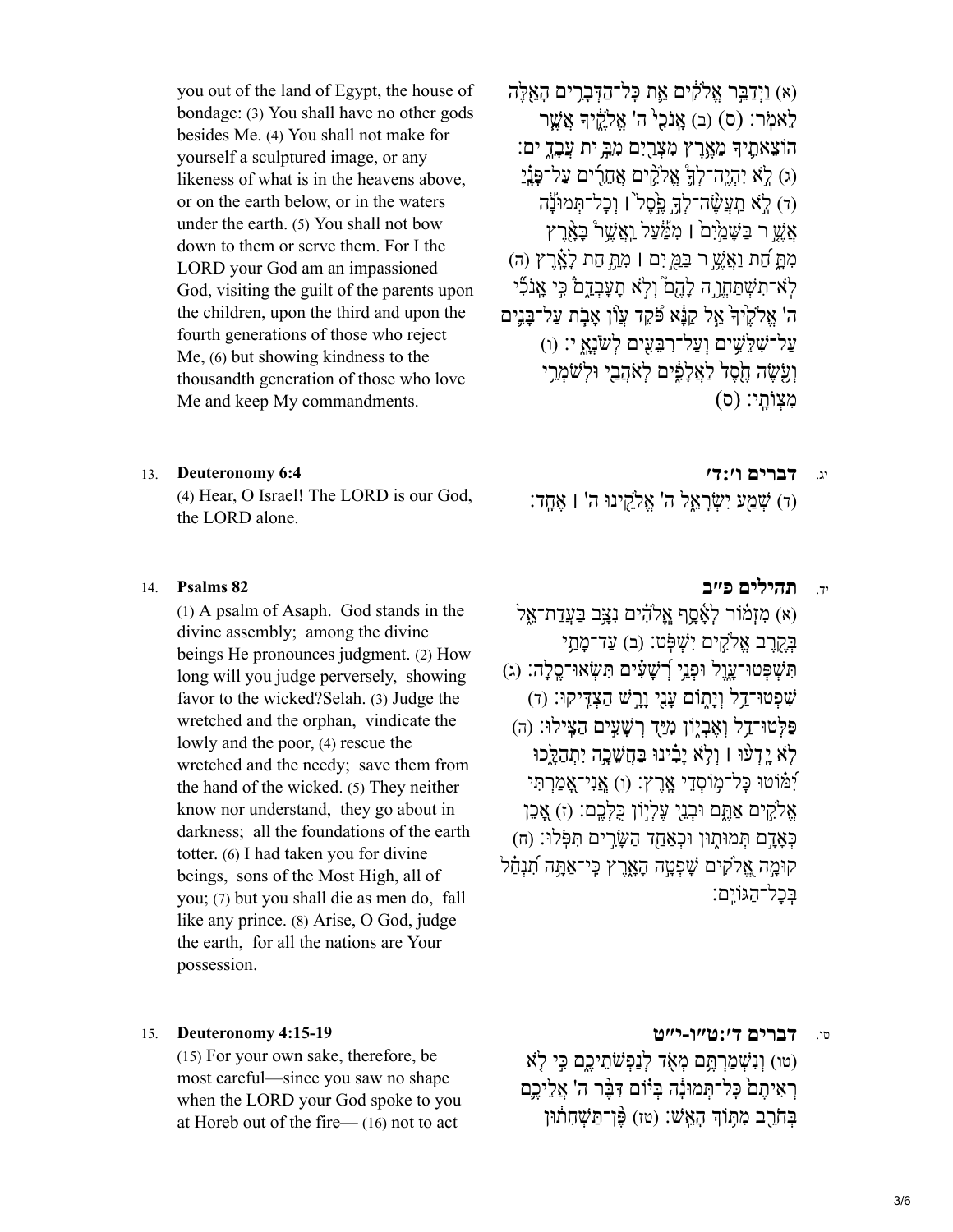wickedly and make for yourselves a sculptured image in any likeness whatever: the form of a man or a woman, (17) the form of any beast on earth, the form of any winged bird that flies in the sky, (18) the form of anything that creeps on the ground, the form of any fish that is in the waters below the earth. (19) And when you look up to the sky and behold the sun and the moon and the stars, the whole heavenly host, you must not be lured into bowing down to them or serving them. These the LORD your God allotted to other peoples everywhere under heaven;

# וַעֲשִׂיתֵם לַכֵּם פֵּסֶל תִּמוּנַת כַּל־סַמֶל תַּבְנִית זָכֶר אָוֹ נְקֵבֶה: (יז) תַּבְנִּית כַּל־בְּהֶמָה אֲשֶׁר בַּאָרֵץ תַּבְנִית כַּל־צִפּּֽוֹר כּנִ֫ף אֲשֶׁר תִּעָּוּף בַּשֵּׁמַיִם: (יח) תַּבְנִּית כַּל־רֹמֵשׁ בַּאֲדָמֵה תַּבְנֵית כַּל־דַּגֵה אַשֶׁר־בַּמֵּיִם מִתַּחַת לִאָרֶץ: (יט) וּפֶן־תַּשָּׂא עִינָיד הַשַּׁמַיִמה וְרָאִית אַת־הַשָּׁמַשׁ וְאֶת־הַיּרָׁחַ וְאֶת־הַכִּוּכִבִּים כֹּל צְבָא הַשַּׁמַּיִם וְנִדַּחָתֵ וְהִשְׁתַּחֵוִיתַ לָהֶם וַעֲבַדְתַּם אֲשֶׁר חַלַ $\eta$  ה' אֱלֹקֵיד אֹתִם לְכֹל הָעֲמֵים תֵּחַת כּל־הַשַּׁמְיִם:

### טז. **[דברים ל״ב:ז׳-י״ב](https://www.sefaria.org/Deuteronomy.32.7-12) [32:7-12 Deuteronomy](https://www.sefaria.org/Deuteronomy.32.7-12)** 16.

(7) Remember the days of old, Consider the years of ages past; Ask your father, he will inform you, Your elders, they will tell you: (8) When the Most High gave nations their homes And set the divisions of man, He fixed the boundaries of peoples In relation to Israel's numbers. (9) For the LORD's portion is His people, Jacob His own allotment. (10) He found him in a desert region, In an empty howling waste. He engirded him, watched over him, Guarded him as the pupil of His eye. (11) Like an eagle who rouses his nestlings, Gliding down to his young, So did He spread His wings and take him, Bear him along on His pinions; (12) The LORD alone did guide him, No alien god at His side.

(16) They incensed Him with alien things, Vexed Him with abominations. (17) They sacrificed to demons, no-gods, Gods they had never known, New ones, who came but lately, Who stirred not your fathers' fears. (18) You neglected the Rock that begot you, Forgot the God who brought you forth. (19) The LORD

וֹז) זָכֹר<sup>י</sup> יְמִוֹת עוֹלָם בִּינוּ שָׁנְוֹת דּוֹר־וָדֶוֹר (ה) שְׁאֲל אָבְי<sup>ֹ</sup>דְ וְיַגֵּדְדָ זְקֶנֶיִךְ וְיָאמְרוּ לֵךְ: (ח בְּהַנְחֵל עֵלְיוֹןۛ גּוֹיִם בְּהַפְרִידָוֹ בְּנֵי אֲדָם יַצֵּב גְּבָלְת עַמִּ֫ים לְמִסְפַּר בְּנֵי יִשְׂרַאֱלֹ: (ט) כֵּי חֵ֥לֶק ה' עַמּ֑ וֹ יַעֲקֹ֖ ב חֶ ֥בֶל נַחֲלָתֽ וֹ׃ (י) יִמְצַאֲהוֹ בָּאֲרֵץ מִדְבֵּׁר וּבְתָׂהוּ יְלֵל יִשְׁמֹּן יִסְׁבְבֶ<sup>ּ</sup>נָהוּ יִבְוֹנְנֵהוּ יִצְרֵנְהוּ כְּאִישָׁוֹן עֵינָוֹ: (יא) כִּ נָ $\mathbb{W}$ רֹ יִעֲיר קִנּוֹ עַל־גּוֹזְלִיו יְרַחֵף יִפְרֹשׂ כָּנִפ<sup>ָּ</sup>ו<sup>{</sup> יִקְחֶהוּ יְשַׂאֲהוּ עַל־אֲבְרְתֵוֹ (יב) ה' בּדָד יַנְחֲנּוּ וְאֵין עָמּׂוֹ אֵל נֵכָר:

### יז. **[דברים ל״ב:ט״ז-כ״א](https://www.sefaria.org/Deuteronomy.32.16-21) [32:16-21 Deuteronomy](https://www.sefaria.org/Deuteronomy.32.16-21)** 17.

(טז) יַקְנָאָהוּ בְּזֶרִים בְּתוֹעֶבָת יַכְעִיסָהוּ: (יז) יִזְבְּחוּ לַשֵּׁדִים לֹא אֱלֹה אֱלֹהָ יִם לֹא יִדַעָּוּם חֲדַשִׁים מִקַרֹב בַּ֫אוּ לֹא שָׂעַרִוּם אֲבֹתֵיכֶם: (יח) צִוּר יִלָּדְךָּ תֲשָׁי וַתְּשָׁכַּח אֵל מְחֹלְלֶךְ: (יט) וַיֵּרְא ה' וַיִּנְאַץ מְכַּעַס בַּנַיִו וּבְנֹתִיו: (כ) וַיֹּאמֶר אַסְתֵּירה פִנַ<sup>ל</sup> מֶדֶ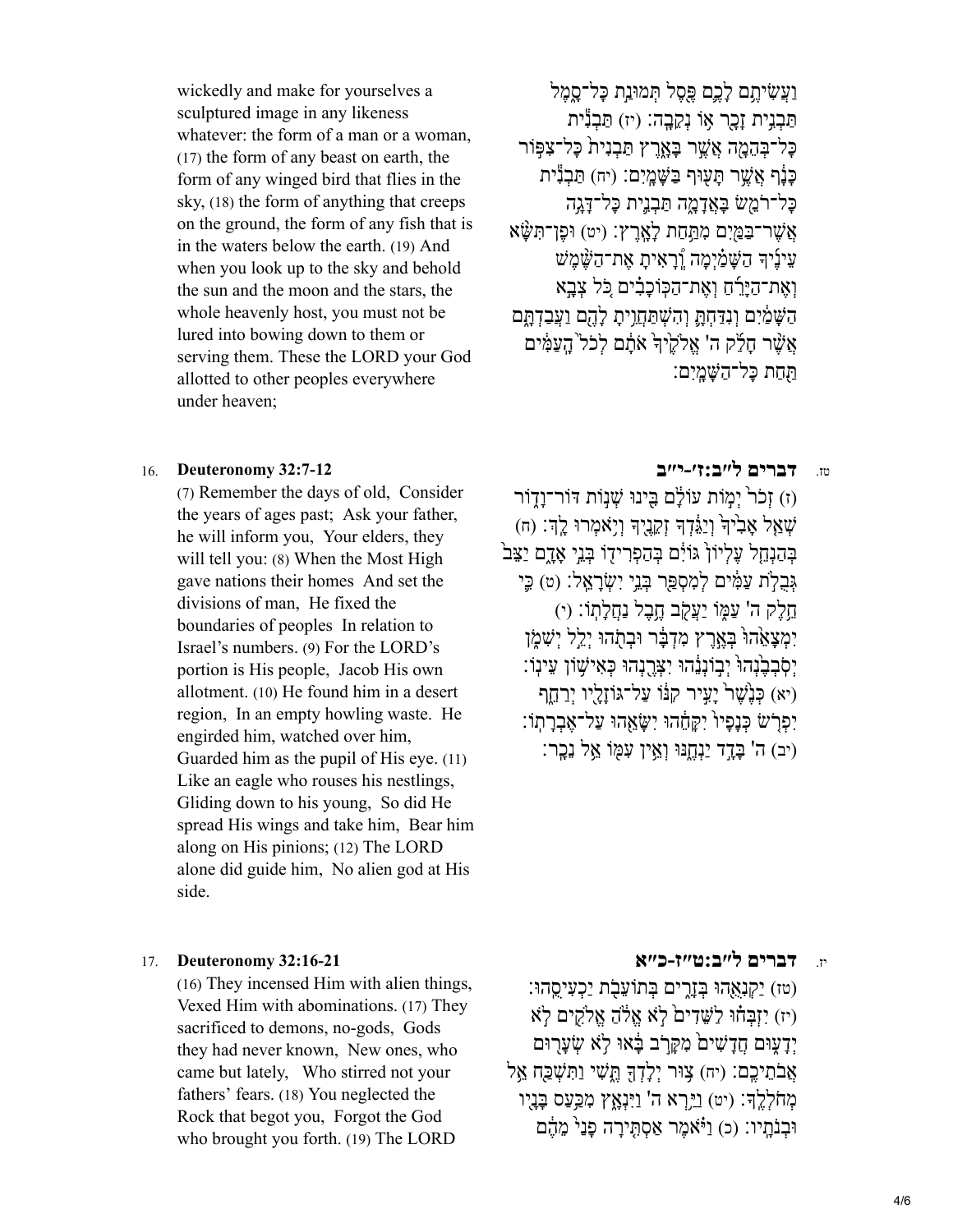saw and was vexed And spurned His sons and His daughters. (20) He said: I will hide My countenance from them, And see how they fare in the end. For they are a treacherous breed, Children with no loyalty in them. (21) They incensed Me with no-gods, Vexed Me with their futilities; I'll incense them with a no-folk, Vex them with a nation of fools.

(18) In that day, there shall be several towns in the land of Egypt speaking the language of Canaan and swearing loyalty to the LORD of Hosts; one shall be called Town of Heres. (19) In that day, there shall be an altar to the LORD inside the land of Egypt and a pillar to the LORD at its border. (20) They shall serve as a symbol and reminder of the LORD of Hosts in the land of Egypt, so that when [the Egyptians] cry out to the LORD against oppressors, He will send them a savior and champion to deliver them. (21) For the LORD will make Himself known to the Egyptians, and the Egyptians shall acknowledge the LORD in that day, and they shall serve [Him] with sacrifice and oblation and shall make vows to the LORD and fulfill them. (22) The LORD will first afflict and then heal the Egyptians; when they turn back to the LORD, He will respond to their entreaties and heal them. (23) In that day, there shall be a highway from Egypt to Assyria. The Assyrians shall join with the Egyptians and Egyptians with the Assyrians, and then the Egyptians together with the Assyrians shall serve [the LORD]. (24) In that day, Israel shall be a third partner with Egypt and Assyria as a blessing on earth; (25) for the LORD of Hosts will bless them, saying, "Blessed be My people Egypt, My handiwork Assyria, and My very own Israel."

אֶרְאֶה מֶה אַחֲרִיתֲם כֵּי דָוֹר תַּהָפְּכֹת הֵמֵּה ּבַּנִים לֹא־אֵמֶן בֵּם: (כא) הֵם קִנְאִוּנִי בִלֹא־אֵל כִּעֲסִוּנִי בְּהַבְלֵיהֶם וַאֲנִי אַקְנִיאֵם בּלֹא־עַם בִּגְוֹי נַבַל אַכְעִיסֱם:

### יח. **[ישעיהו י״ט:י״ח-כ״ה](https://www.sefaria.org/Isaiah.19.18-25) [19:18-25 Isaiah](https://www.sefaria.org/Isaiah.19.18-25)** 18.

(יח) בַּיִּוֹם הַהוּא יָהָיוּ חַמֵּֽשׁ עַרִים בְּאֶרֶץ מִצְרַ֫יִם מִדַּבְּרוֹת שָׂפֵת כִּנַּעַן וְנִשְׁבִּעָוֹת לַה' ֹצְבָאָוֹת עֵיר הַהֶדֶס יֵאֲמֶר לְאֶחֱת: (ס) (יט) ַבְּיִּוֹם הַהוּא יֶהֶיֶה מִזְבֵּהַ לַּה' בְּתוֹדְ אֶרֶץ מִצְרֵיִם וּמַצֶּבֵה אֱצֵל־גְּבוּלֵהְ לֵה': (כ) וְהָיָּה לְאָוֹת וּלְעֱד לֵה' צְבָאָוֹת בְּאֱרֵץ מִצְרֵיִם כֵּי־יִצְעֲקָוּ אֶל־ה' מִפְּנֵי לְחֲצִׂים וְיִשְׁלֵח לַהֱם 'מוֹשֵׁיעַ וַרְב וְהָצִילָם: (כא) וְנוֹדֵע ה לְמִצְרַיִם וְיִדְעָוּ מִצְרֵיִם אֶת־ה' בַּיִּוֹם הַהִוּא וְ עֲבְדוּ זֶבַח וּמִנְחָה וְנַדְרוּ־נֵ֣ דֶר לֵה' וְשָׁלֵּֽמוּ׃ (כב) וְנַגֵף ה' אֱת־מִצְרַיִם נַגְׂף וְרַפְוֹא וְשָׁבוּ עַד־ה' וְנֵעָתֵּר לְהֶם וּרְפִאָם: (כג) בַּיִּּוֹם הַהוּא תִּהְיָה מִסְלָה מִמְצְרַיָם אֲשׁׁוּרה וּבָא־אַשָּׁוּר בְּמְצְרֵיִם וּמְצְרֵיִם בְּאֲשֶׁוּר וְ וְעָבְדָוּ מִצְרֵיִם אֶת־אֱשֶׁוּר: (ס) (כד) בַּיּּֽוֹם הַהוּא יְהָיֵה יְשָׂראֵל<sup>י </sup>שָׁלִישִׁיּה לְמִצְרֵיִם וּלְאַשָּׁוּר בְּרָכָה בְּקֶרֶב הָאֲרֶץ: (כה) אֲשֱר בִּרֲכֶוֹ ה' צְבָאָוֹת לֵאמֶׂר בָּרוּדְ עַמִּי מִצְרַ֫יִם וּמַעֲשֶׂה יַדַ<sup>ל</sup> אַשׁוּר וְנַחֲלְתִי יִשְׂרֹאֵל: (ס)